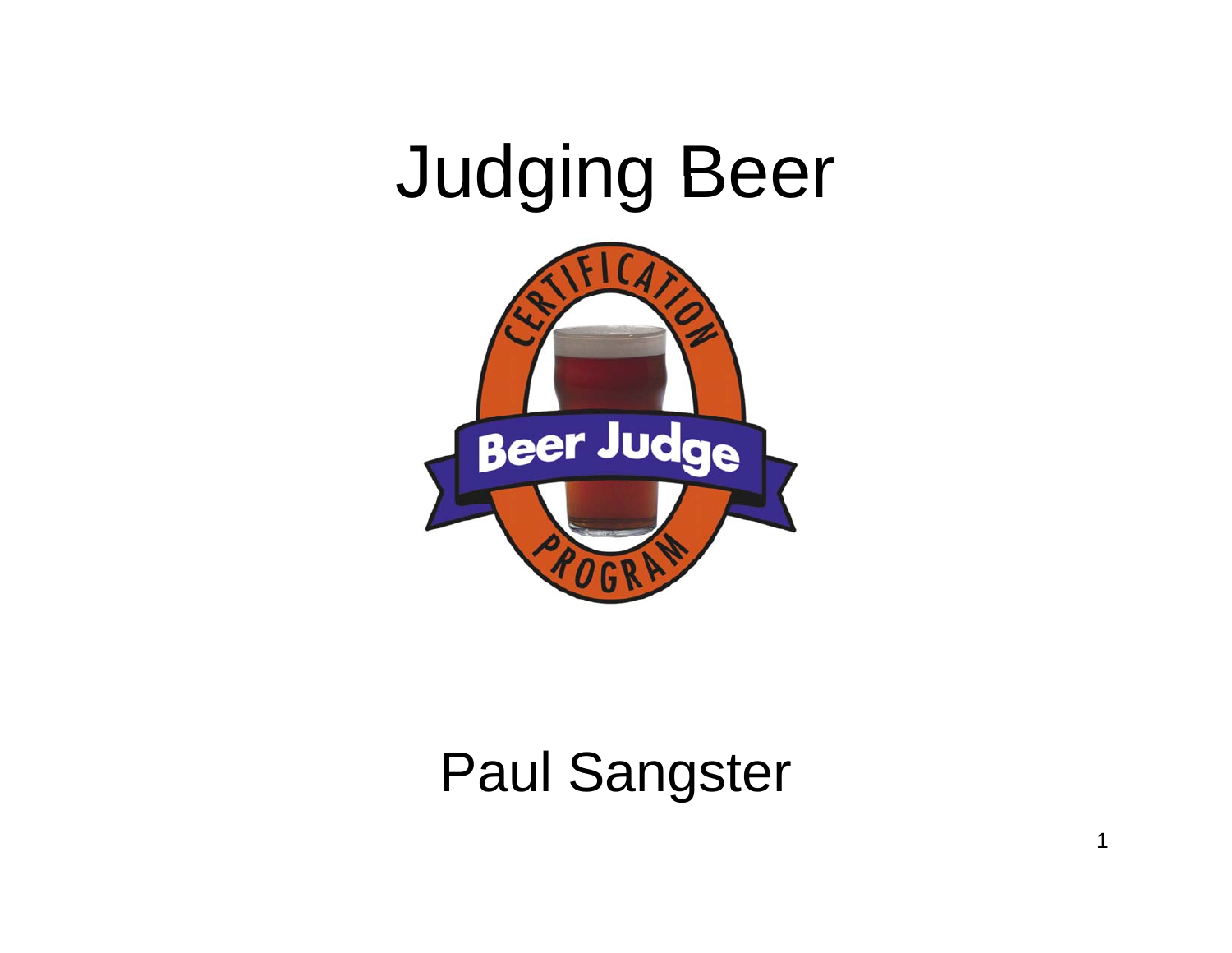# Agenda

**How to Judge a Beer** 

- **BJCP style guideline**
- **How to evaluate beer**
- **Not about your preferences**
- **How to Fill Out a Scoresheet** 
	- **T** Ordering of sections
	- **I** General scoring guidelines
	- I Improvement suggestion
- **Calibration Beer (as group)**
- **Evaluate Three Beers**

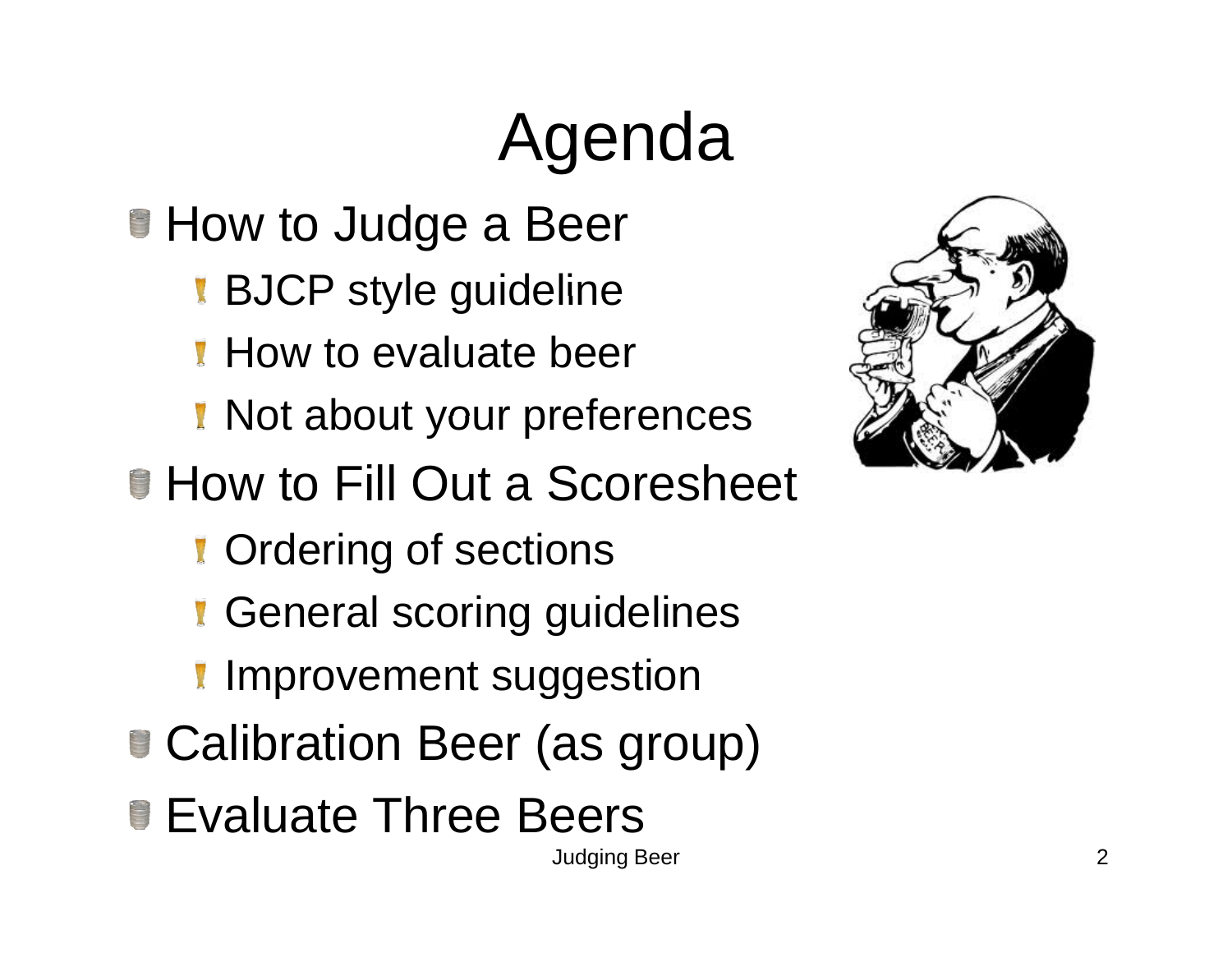# How to Judge a Beer

### ■ BJCP Style Guidelines

- **I** Groups known beers into 23 categories
	- **C** One is a catch all, "experimental"
- **Describes expected perceptions (e.g. flavors)**
- **How to evaluate beer** 
	- **T** Ordering of sections
	- **I** General scoring guidelines
	- **How to improve**
- Not about your favorite flavors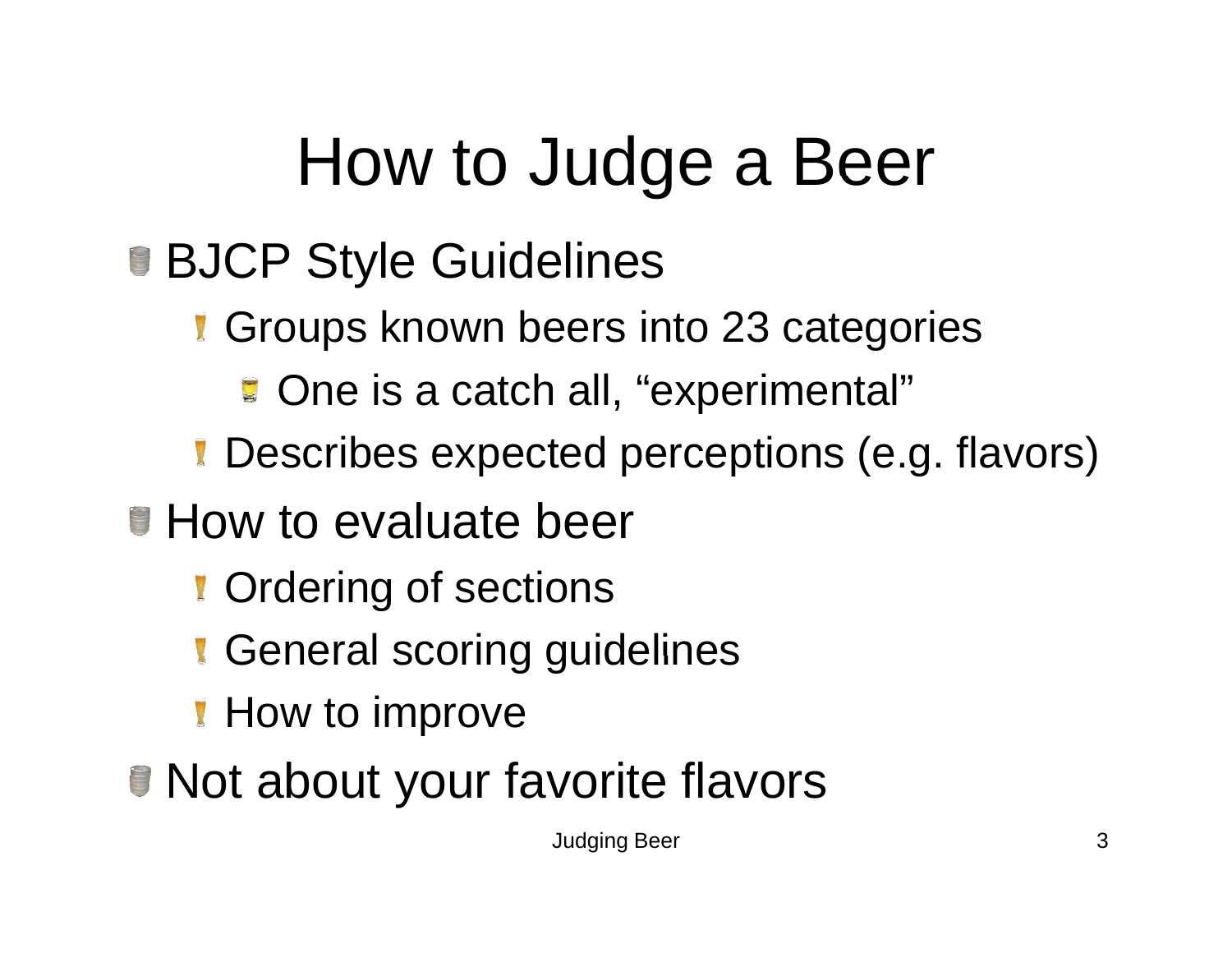# How to Fill Out Scoresheet

### **Ordering of 5 Criteria**

- **I** Initial aroma (cover and sniff)
- **Appearance (3pts color, clarity, carbonation)**
- **Mouthfeel**
- Re-check aroma and head stabilit y
- Flavor
- **T** Overall Impression
	- **Suggest how to improve**
- Don't guess on ingredients/process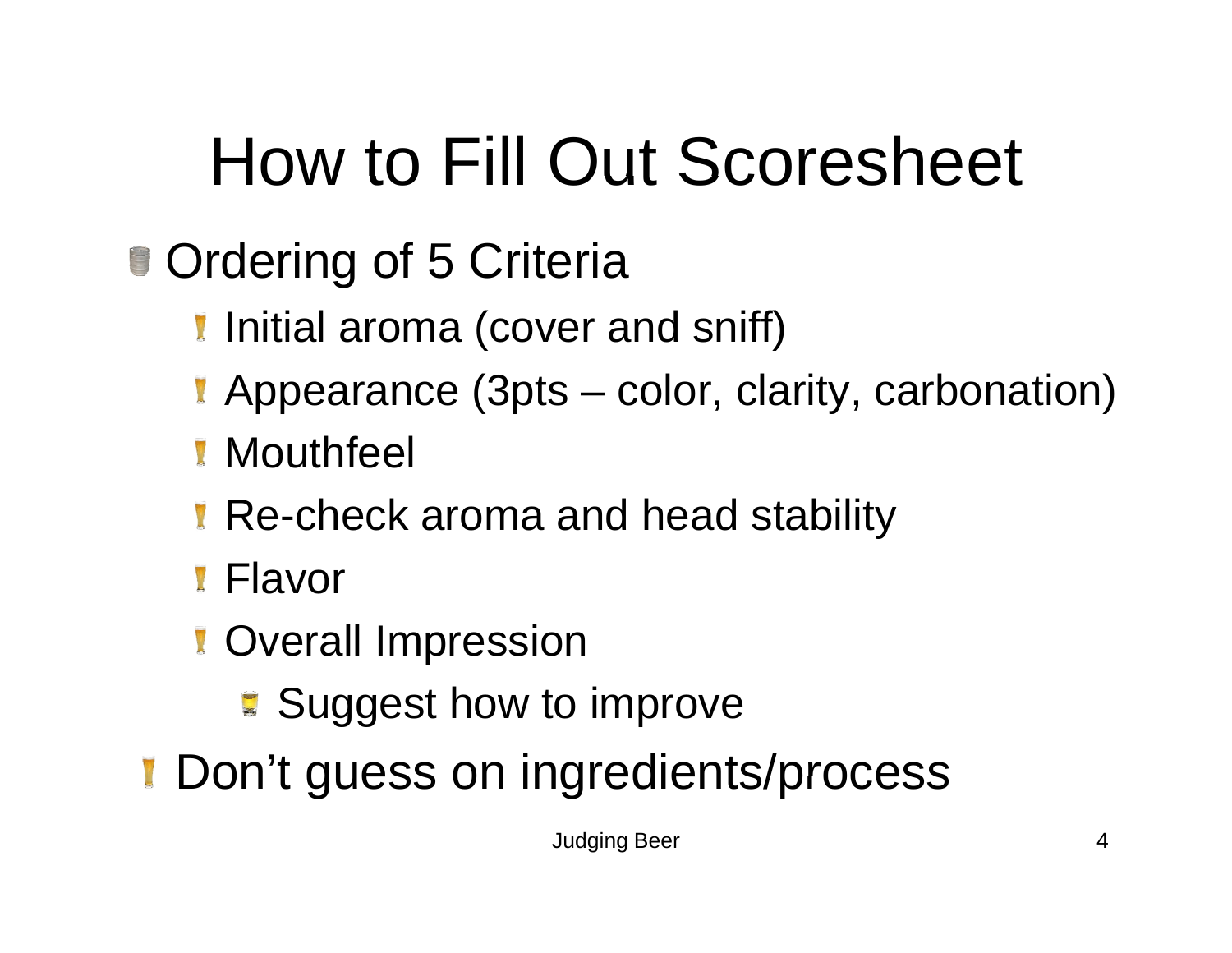# Overall Scoring

- Outstanding 45 50
	- Rarely used for amazing examples of style
	- **I** I've only give out 1!
- $\bullet$  Excellent 38 44
	- **Find Tenaulary one or two given per category**
	- **Puts beer in mini-BoS**
- $\blacktriangleright$  Very Good 30 37
	- **Most common (avg at AFC was 31)**
- Good 21 29
- Fair 14 20
- **Problematic 13**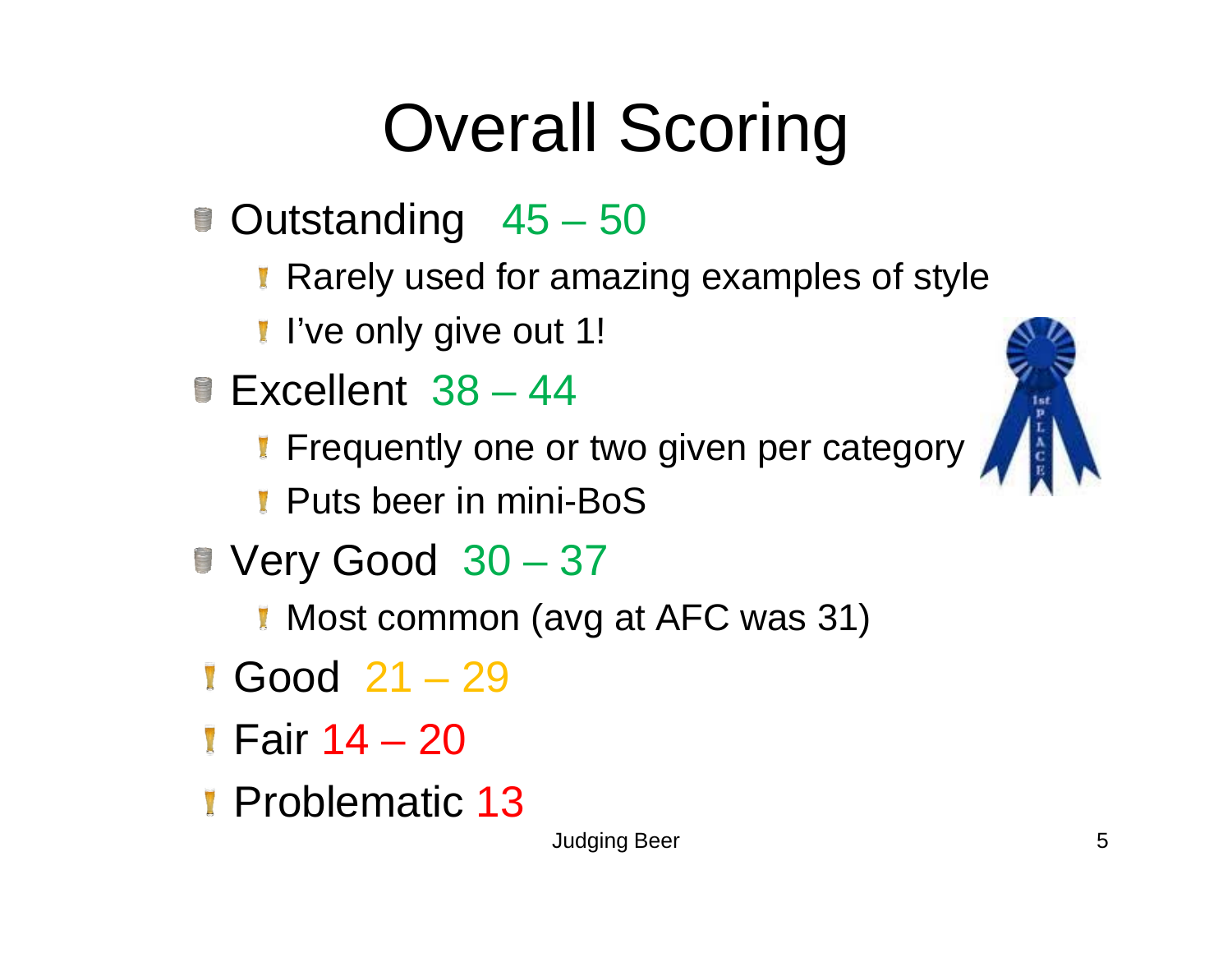|                                                                                                                                                                                                                                                                                                                                                                                | The<br>American<br><b>H</b> dmebrewers<br><i><b>BEER SCORESHEET</b></i><br><b>Association</b>                                                                                                     |
|--------------------------------------------------------------------------------------------------------------------------------------------------------------------------------------------------------------------------------------------------------------------------------------------------------------------------------------------------------------------------------|---------------------------------------------------------------------------------------------------------------------------------------------------------------------------------------------------|
| http://www.bjcp.org                                                                                                                                                                                                                                                                                                                                                            | <b>AHA/BJCP Sanctioned Competition Program</b><br>http://www.homebrewersassociation.org                                                                                                           |
| Name:<br>Marty Nachel<br>Judge ID: C0008<br>E-mail:<br>aleconner@aol.com<br>Web site:<br>www.beerclinic.com                                                                                                                                                                                                                                                                    | IO<br>BROAS<br>Subcategory (a-f) $A$<br>Entry #<br>Category #<br>Subcategory (spell out)<br><b>Special Ingredients:</b>                                                                           |
| Judge Qualifications and BJCP Rank:<br>□ Apprentice<br>□ Recognized<br>Certified<br>C Grand Master<br>□ National<br>$\square$ Master<br>□ Mead Judge<br>□ Cider Judge<br>□ Honorary Master<br>□ Professional Brewer □ Non-BJCP<br>□ Rank Pending                                                                                                                               | Bottle Inspection: X Appropriate size, cap, fill level, label removal, etc.<br>11/12<br>Aroma (as appropriate for style)<br>BRIGHT HOP BOUQUET - CITRUS                                           |
| Descriptor Definitions (Mark all that apply):                                                                                                                                                                                                                                                                                                                                  | 4RO MAS<br>NΟ<br>OFF<br>$EMV$ -                                                                                                                                                                   |
| $\Box$ Acetaldehyde - Green apple-like aroma and flavor.                                                                                                                                                                                                                                                                                                                       | BACKGROU<br>MAL<br>$\overline{N}$                                                                                                                                                                 |
| $\Box$ Alcoholic - The aroma, flavor, and warming effect of<br>ethanol and higher alcohols. Sometimes described as "hot."                                                                                                                                                                                                                                                      | J<br>/3<br>Appearance (as appropriate for style)                                                                                                                                                  |
| $\Box$ Astringent - Puckering, lingering harshness and/or dryness<br>in the finish/aftertaste; harsh graininess; huskiness.                                                                                                                                                                                                                                                    | Comment on color, clarity, and head (retention, color, and texture)<br>GCOD COLOR                                                                                                                 |
| Diacetyl - Artificial butter, butterscotch, or toffee aroma<br>and flavor. Sometimes perceived as a slickness on the tongue.                                                                                                                                                                                                                                                   | CHILL HAZE?<br>4 Z Y<br>$\hat{\phantom{a}}$<br>CREAM<br>DENSE                                                                                                                                     |
| $\Box$ DMS (dimethyl sulfide) – At low levels a sweet, cooked or<br>canned corn-like aroma and flavor.                                                                                                                                                                                                                                                                         | 9 (<br>Flavor (as appropriate for style)<br>/20                                                                                                                                                   |
| □ Estery - Aroma and/or flavor of any ester (fruits, fruit<br>flavorings, or roses).                                                                                                                                                                                                                                                                                           | Comment on malt, hops, fermentation characteristics, balance, finish/aftertaste, and other flavor characteristics<br>HOP<br>AVOR<br>$C$ it $R$ ic<br>$DOMINATES-$<br>FΓ<br>RAF<br>ANO<br>Έ        |
| Grassy - Aroma/flavor of fresh-cut grass or green leaves.                                                                                                                                                                                                                                                                                                                      |                                                                                                                                                                                                   |
| $\Box$ Light-Struck - Similar to the aroma of a skunk.                                                                                                                                                                                                                                                                                                                         | MALT                                                                                                                                                                                              |
| □ Metallic - Tinny, coiny, copper, iron, or blood-like flavor.                                                                                                                                                                                                                                                                                                                 |                                                                                                                                                                                                   |
| □ Musty - Stale, musty, or moldy aromas/flavors.                                                                                                                                                                                                                                                                                                                               | Mouthfeel (as appropriate for style)<br>ent on body, carbonation, warmth, creaminess, astringency, and other palate sensations                                                                    |
| $\Box$ Oxidized – Any one or combination of winy/vinous,<br>cardboard, papery, or sherry-like aromas and flavors.                                                                                                                                                                                                                                                              | CARBONATION.<br>BE AD<br>FINE<br>Bit<br>ON THE LIGHT                                                                                                                                              |
| □ Phenolic – Spicy (clove, pepper), smoky, plastic, plastic<br>adhesive strip, and/or medicinal (chlorophenolic).                                                                                                                                                                                                                                                              | MOUTH                                                                                                                                                                                             |
| □ Solvent - Aromas and flavors of higher alcohols (fusel<br>alcohols). Similar to acetone or lacquer thinner aromas.                                                                                                                                                                                                                                                           | g<br><b>Overall Impression</b><br>/10                                                                                                                                                             |
| □ Sour/Acidic - Tartness in aroma and flavor. Can be sharp<br>and clean (lactic acid), or vinegar-like (acetic acid).                                                                                                                                                                                                                                                          | Comment on overall drinking<br>re associated with entry, give suggestions for improvement<br>50LID<br>RECIPE - WELL EXECUTED                                                                      |
| $\Box$ Sulfur – The aroma of rotten eggs or burning matches.                                                                                                                                                                                                                                                                                                                   | VERY CLEAN<br>AND DRINKABLE                                                                                                                                                                       |
| □ Vegetal - Cooked, canned, or rotten vegetable aroma and<br>flavor (cabbage, onion, celery, asparagus, etc.)                                                                                                                                                                                                                                                                  | GREAT HOP PRESENCE; WOULD LIKE<br>$\eta$ oke<br>MALT<br>PRESENCE IN<br>BODY AND<br>AVOR                                                                                                           |
| $\Box$ Yeasty - A bready, sulfury or yeast-like aroma or flavor.<br>Look up detailed descriptions in the BJCP vocabulary application:<br>http://www.bjcp.org/cep/vocab/                                                                                                                                                                                                        | 39<br>Total                                                                                                                                                                                       |
| Qutstanding<br>(45 - 50): World-class example of style<br><b>Excellent</b><br>(38 - 44): Exemplifies style well, requires minor fine-tuning<br><b>Very Good</b><br>(30 - 37): Generally within style parameters, some minor flaws<br>ġ<br>Good<br>(21 - 29): Misses the mark on style and/or minor flaws<br>Fair<br>(14 - 20): Off flavors, aromas or major style deficiencial | <b>Stylistic Accuracy</b><br>Classic Example $\Box$<br><b>00</b><br>Not to Style<br>□<br><b>Technical Merit</b><br>Flawless<br>□<br>$\Box$ $\Box$<br><b>Significant Flaws</b><br>□<br>Intangibles |

BJCP Beer Scoresheet Copyright @ 2009 Beer Judge Certification Program rev. 091023

Problematic (0 - 13): Major off flavors and aromas do

Please send any comments to Comp\_Director@BJCP.org

Wonderful  $\bigtimes \square \square \square \square \square$  Lifeless

- Notice points per criteria
- Top four criteria are perceptions
- Overall impression is more T subjective
- Bulk of points are flavor and **Co** overall impression
- Don't forget descriptors, y. scoring guide and accurancy sections
- Always double check your Y math … your drinking!
- How did this judge do?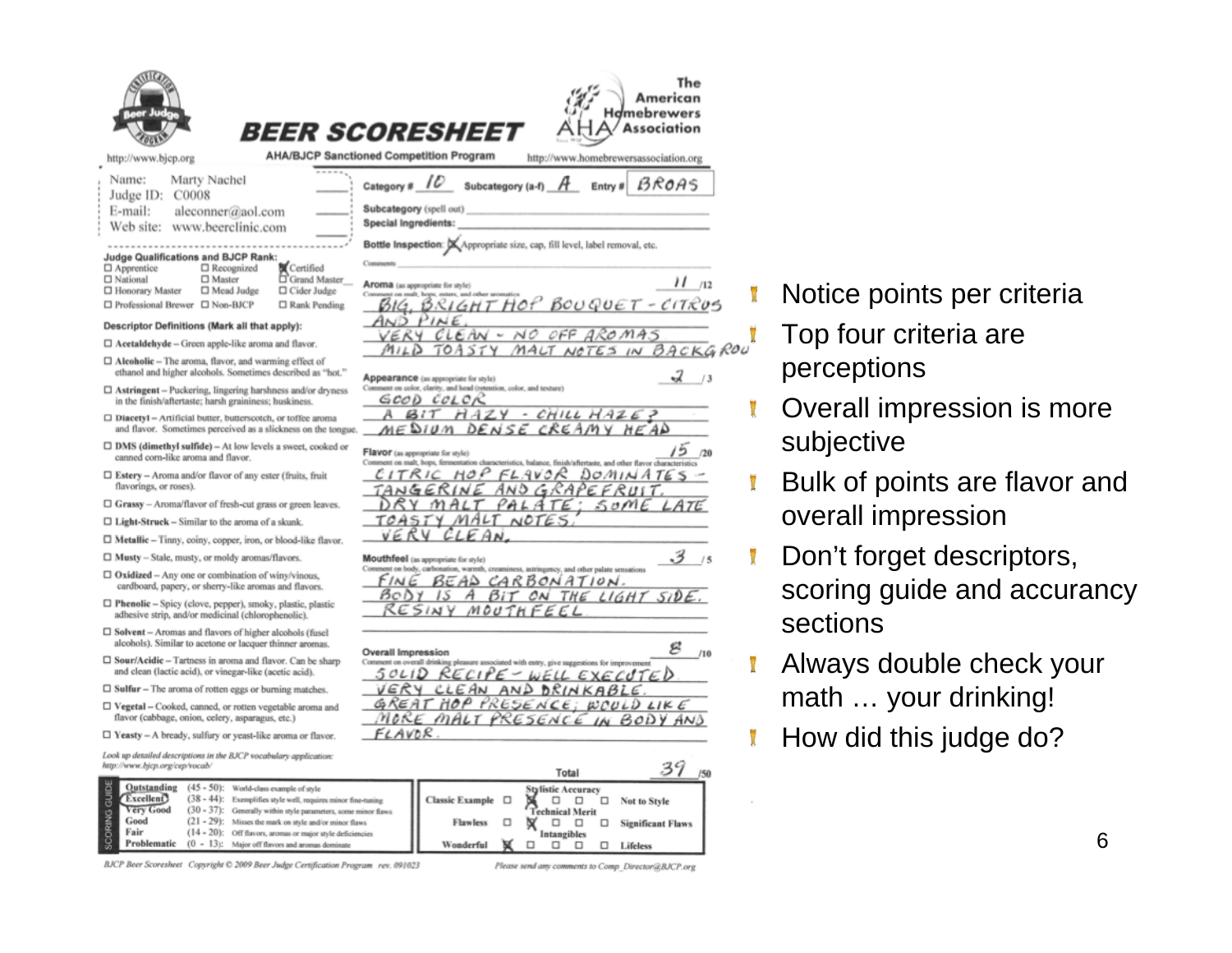

### Now Its Your Turn

Judging Beer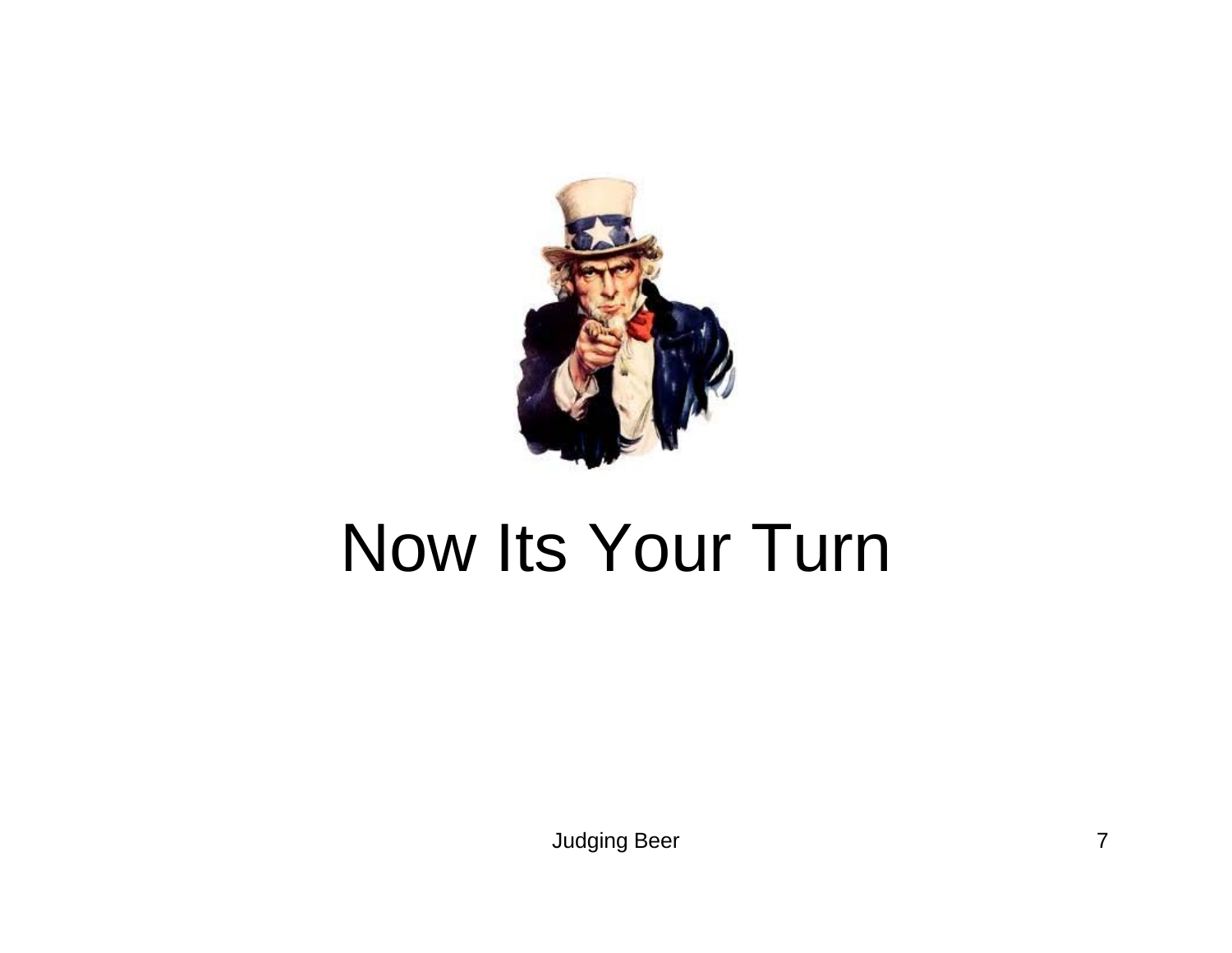## Calibration Beer

#### Judge Beer as an "Belgian Dubbel" Style

#### **Flavor:**

Similar qualities as aroma. Rich, complex medium to medium-full malty sweetness on the palate yet finishes moderately dry.

Complex malt, ester, alcohol and phenol interplay (raisiny flavors are common; dried fruit flavors are welcome; clove-like spiciness is optional).

Balance is always toward the malt. Medium-low bitterness that doesn't persist into the finish. Low noble hop flavor is optional and not usually present.

No diacetyl. Should not be as malty as a bock and should not have crystal malt type sweetness malt-type sweetness. No spices.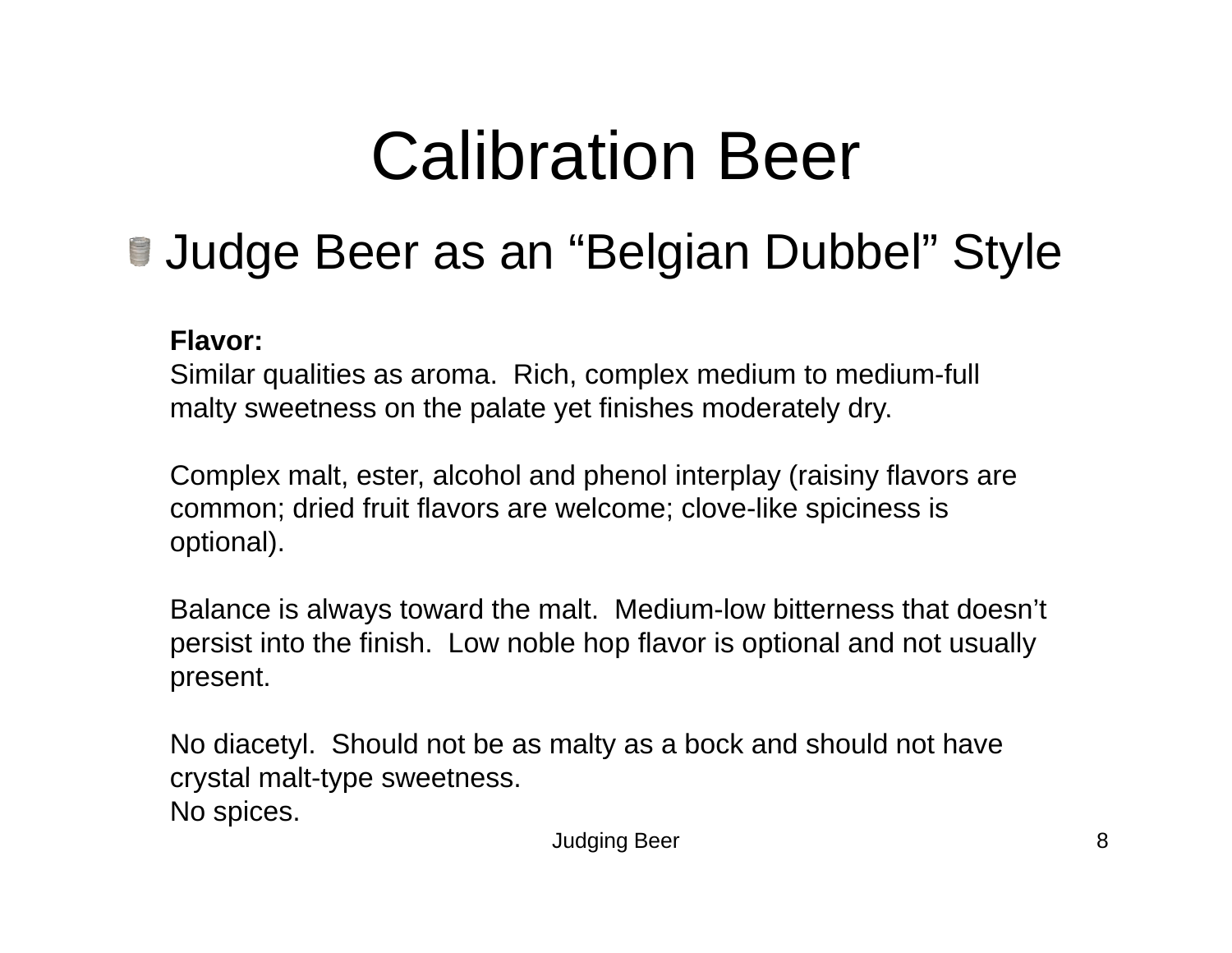# Divide up into Groups of 6

Judging Beer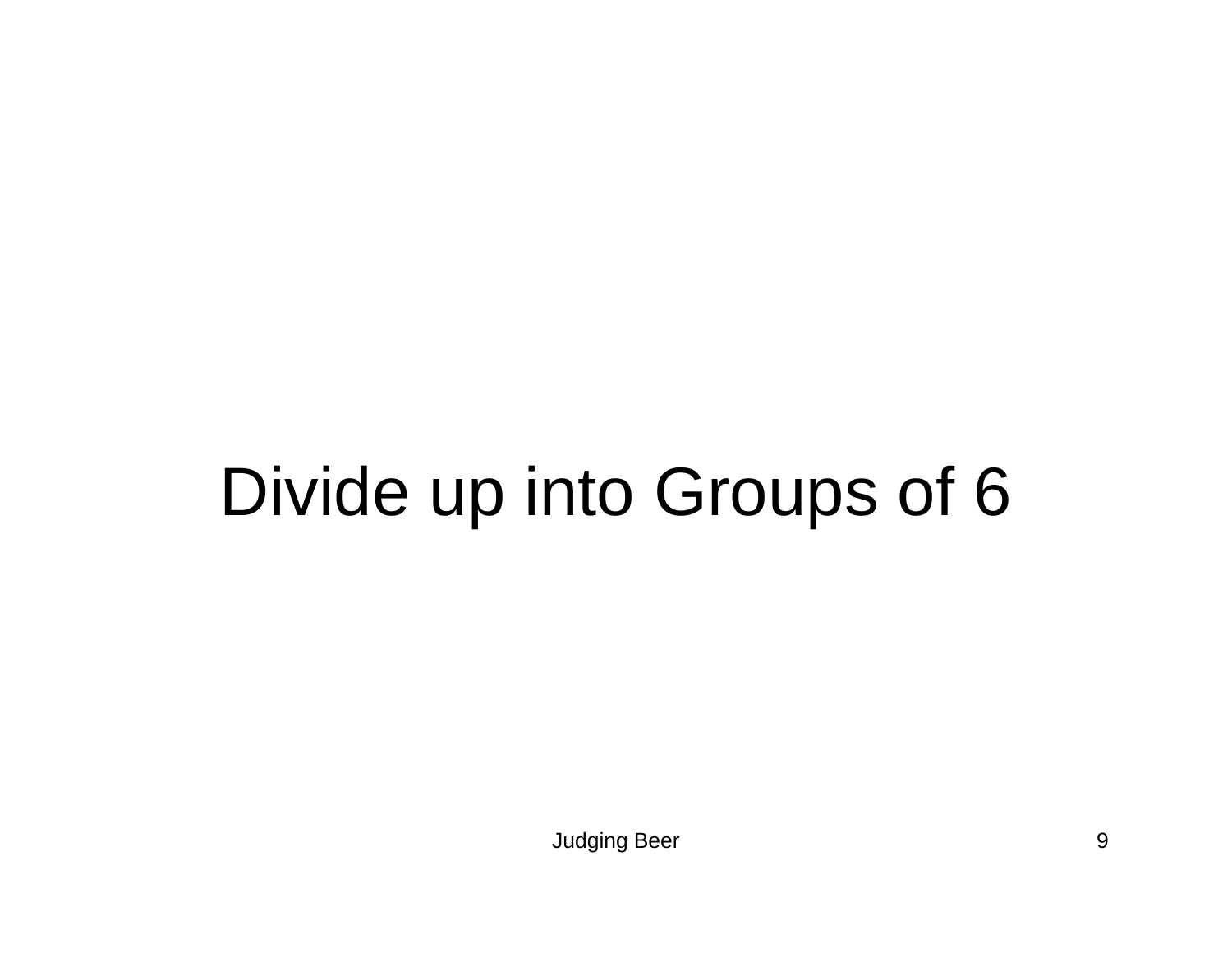## First Judged Beer

#### **Judge Beer as an "Dunkelweizen" Style**

#### **Flavor:**

Low to moderately strong banana and clove flavor. The balance and intensity of the phenol and ester components can vary but the best examples are reasonably balanced and fairly prominent. Optionally, <sup>a</sup> very light to moderate vanilla character and/or low bubblegum notes can accentuate the banana flavor, sweetness and roundness; neither should be dominant if present.

The soft, somewhat bready or grainy flavor of wheat is complementary, as is <sup>a</sup> richer caramel and/or melanoidin character from Munich and/or Vienna malt. The malty richness can be low to medium‐high, but shouldn't overpower the yeast character. A roasted malt character is inappropriate.

Hop flavor is very low to none, and hop bitterness is very low to low. A tart, citrusy character from yeast and high carbonation is sometimes present, but typically muted. Judging Beer 10 Well rounded, flavorful, often somewhat sweet palate with <sup>a</sup> relatively dry finish. No diacetyl or DMS.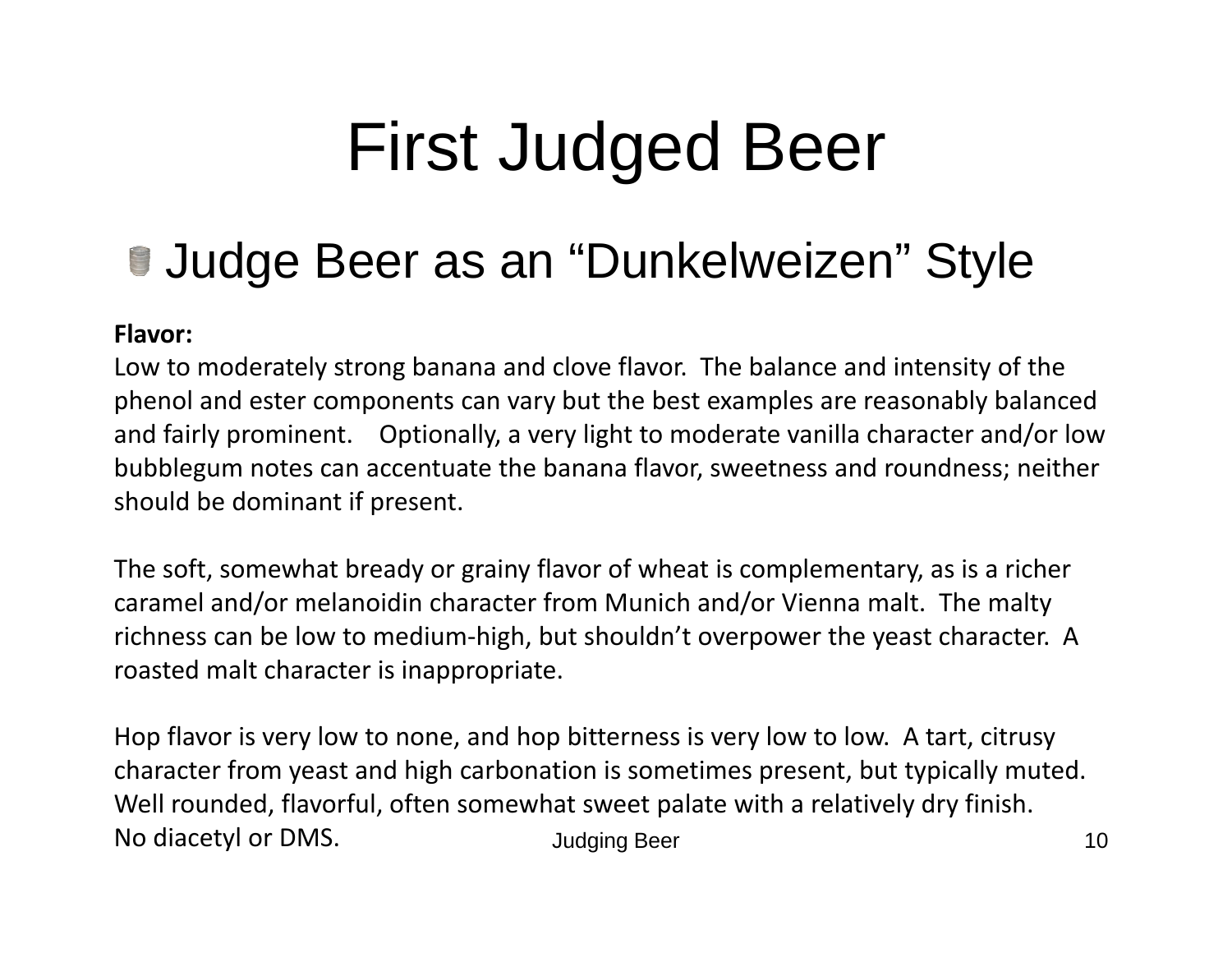## Second Judged Beer

### Judge as a "Northern English Brown" Style

#### **Flavor:**

Deep, caramel- or toffee-like malty sweetness on the palate and lasting into the finish. Hints of biscuit and coffee are common.

May have a moderate dark fruit complexity.

Low hop bitterness. Hop flavor is low to non-existent. Little or no perceivable roasty or bitter black malt flavor.

Moderately sweet finish with a smooth, malty aftertaste. Low to no diacetyl.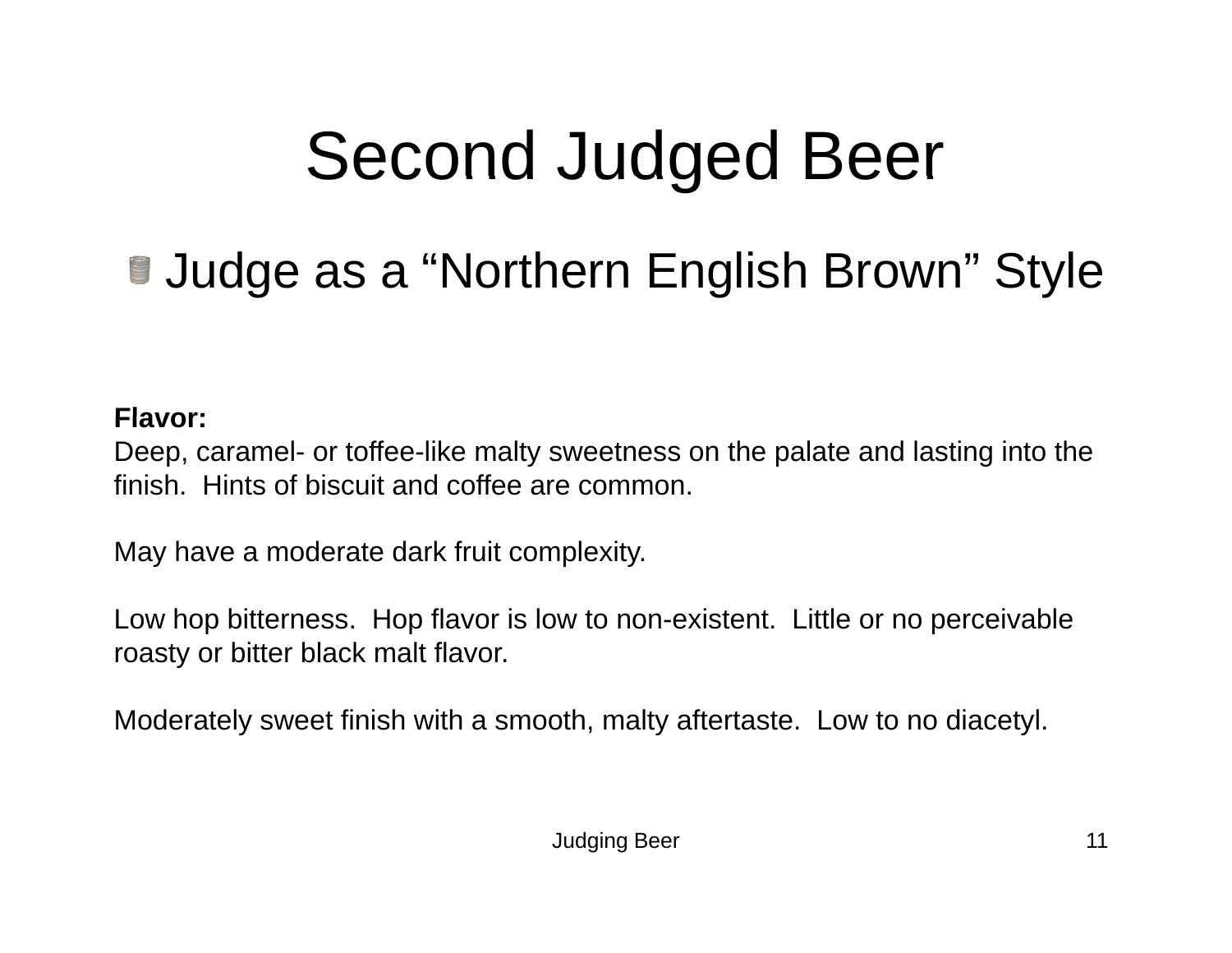# Final Judged Beer

#### Judge Beer as an "Oatmeal Stout" Style

#### **Flavor:**

Medium sweet to medium dry palate, with the complexity of oats and dark roasted grains present.

Oats can add a nutty, grainy or earthy flavor.

Dark grains can combine with malt sweetness to give the impression of milk chocolate or coffee with cream. Medium hop bitterness with the balance toward malt.

Diacetyl medium-low to none. Hop flavor medium-low to none.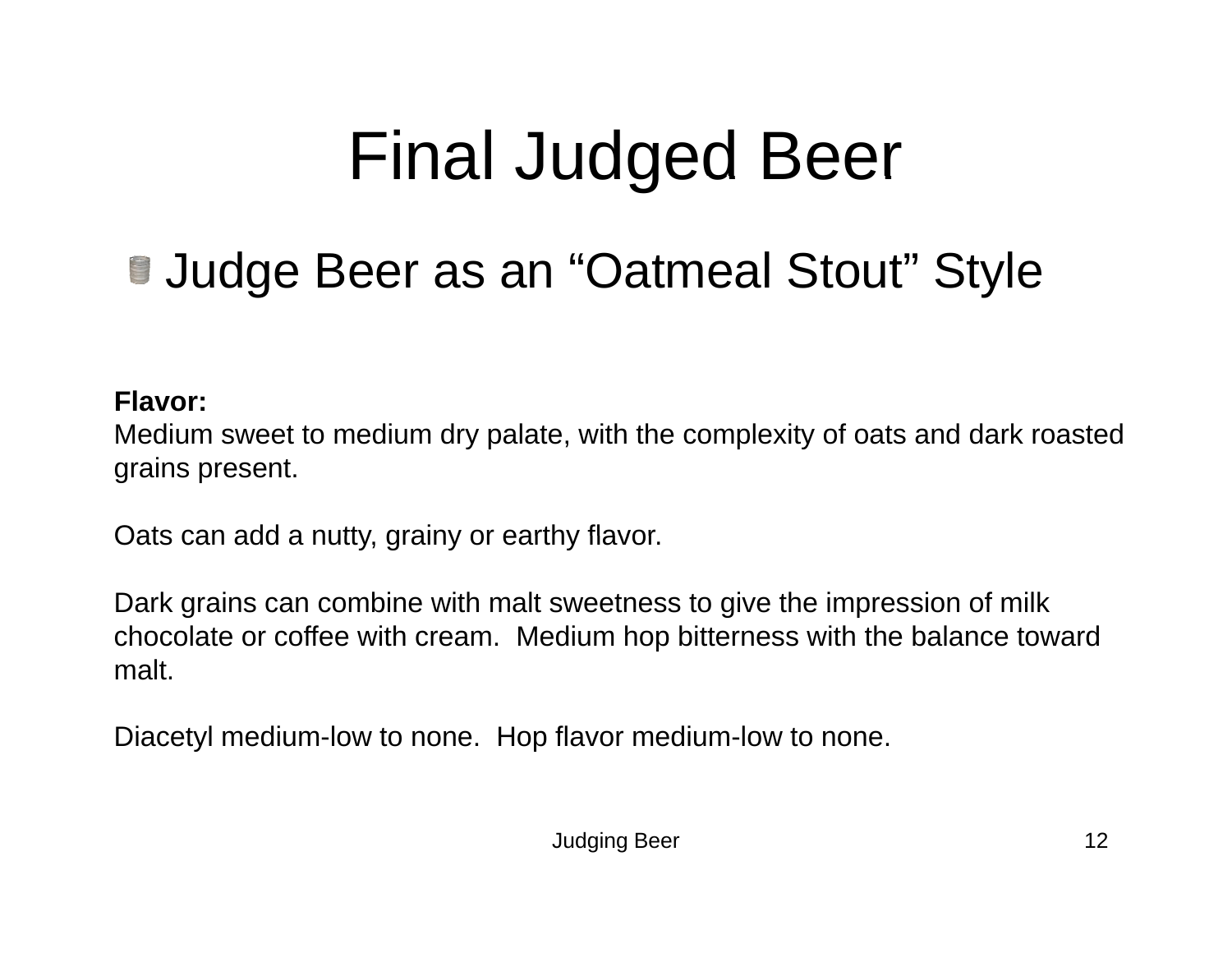## Questions?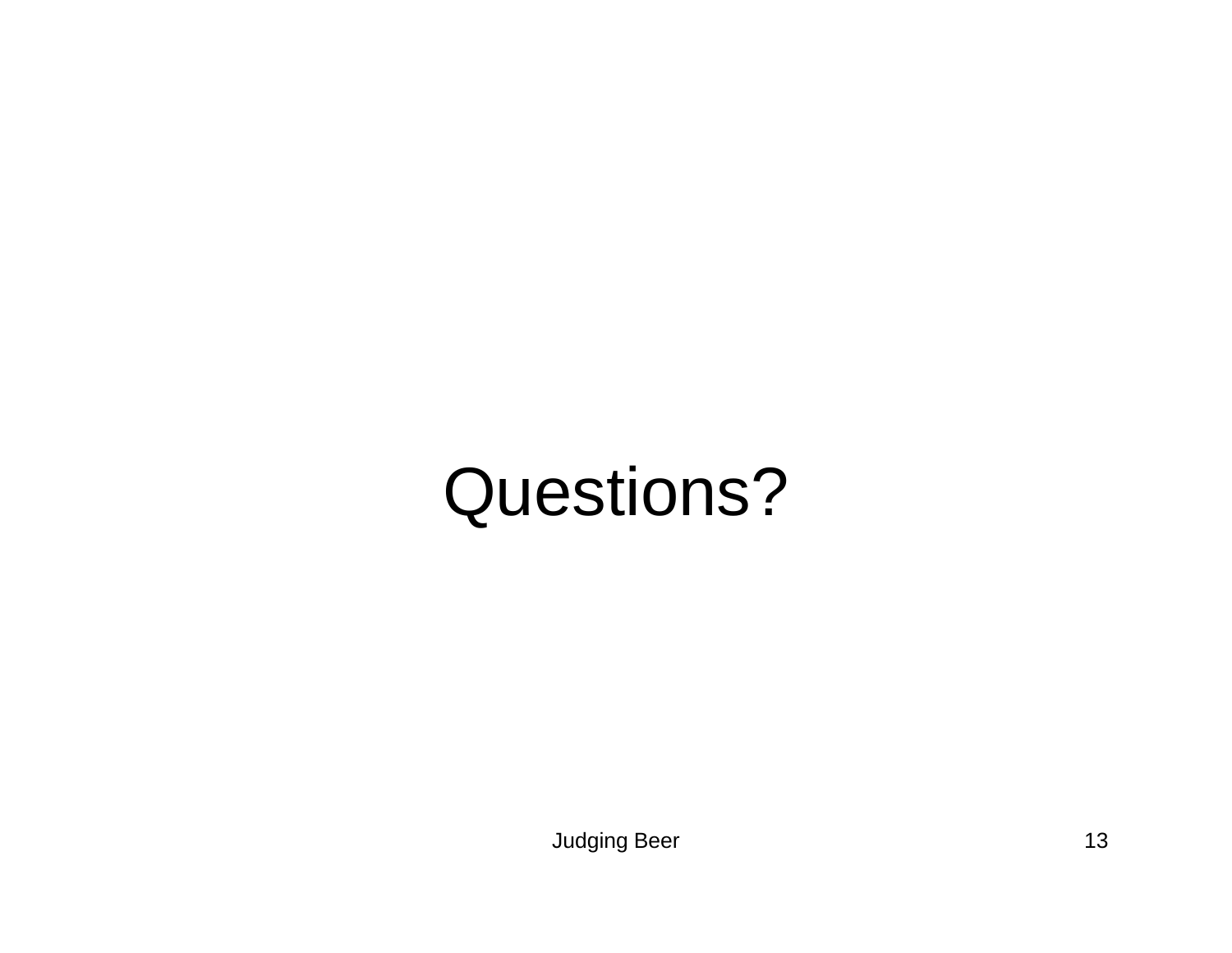## Thanks!

Judging Beer 14